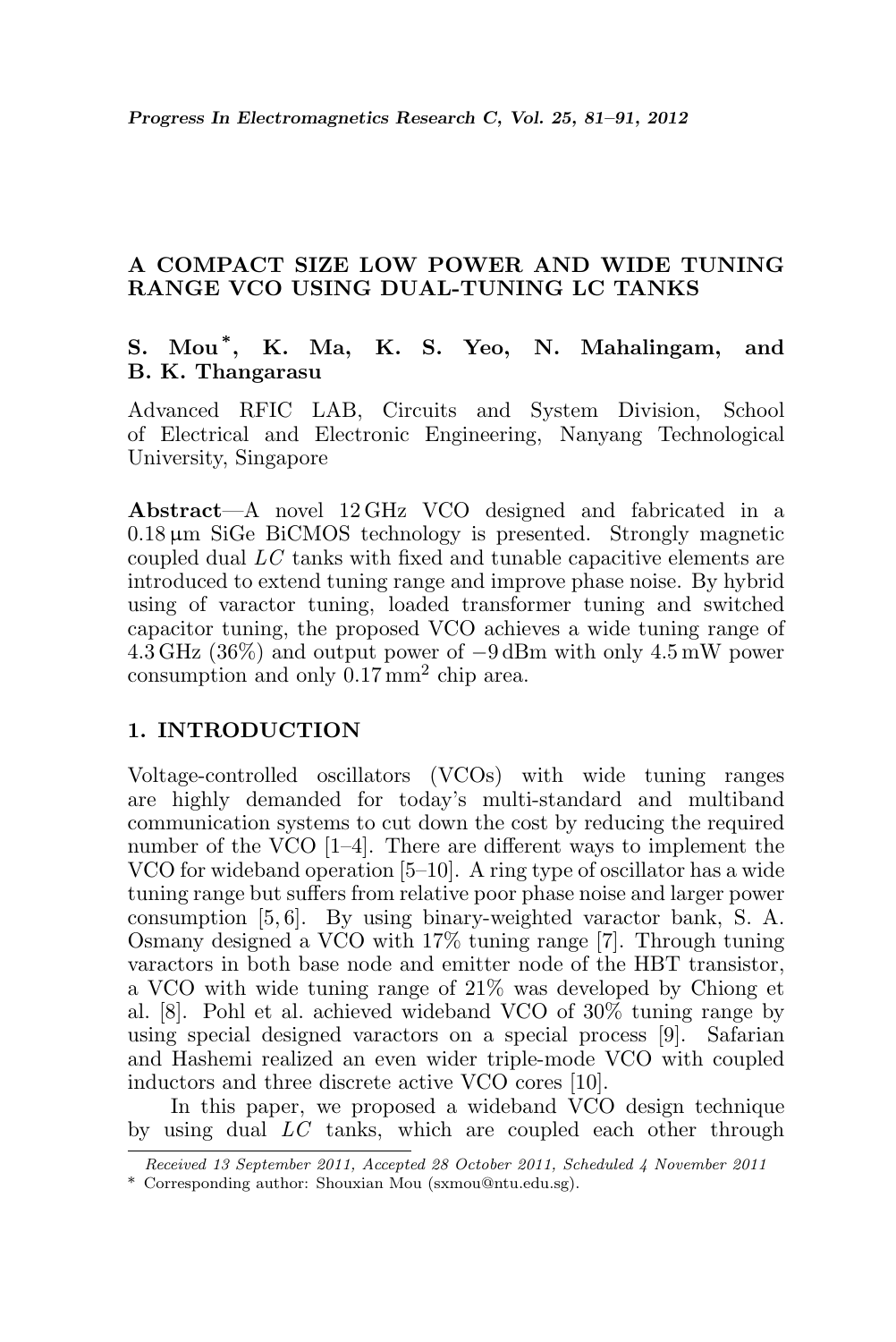strong magnetic coupling of the transformer. The dual strongly magnetic coupled LC tanks with fixed and tunable capacitive elements can further extend tuning range and improve phase noise. the same time, the chip area is dramatically reduced due to the magnetic enhancement of the transformer. The design method can be implemented on commercial CMOS or BiCMOS process and it also gives a good tradeoff among power consumption, phase noise, and tuning range etc. The proposed technique is investigated and demonstrated by designing a 12 GHz VCO (VCO1). The implemented VCO1 demonstrates a wide tuning range of 36% (4.3 GHz) with a low power consumption of only  $4.5 \,\text{mW}$  and small chip area of 0.17 mm<sup>2</sup>. As a contrast to the proposed VCO1, another VCO named as VCO2 designed with conventional topology and approximately similar device sizes is also implemented on the same process for a comparison.

## 2. PROPOSED VCO ARCHITECTURE

Figure 1(a) illustrates the schematic of the proposed VCO1. Dual strongly magnetic coupled LC tanks are dedicated to extend tuning range and improve phase noise concurrently. The outer coil  $(L_{main})$  of the transformer incorporating with 4-bits digital controlled switched varactors and the analog controlled varactor pair  $C_{v1}$  operates as primary LC tank. The inner coil  $(L_{2nd})$  of the transformer and varactor pair  $C_{v2}$  work as the secondary LC tank. The capacitance at gate node and drain node of the cross-coupled NMOS transistors M1 and M2 also contributes to the primary LC tank.

The coupled primary LC tank and the secondary LC tank can be simply modeled as Figure 1(b), where  $L_1$  and  $L_2$  denote the inductance of the two coils respectively with coupling coefficient of  $K_c$ .  $C_1$  and  $C_2$  are the capacitive portions of the two  $LC$  tanks. For analysis simplicity, the tank resistance is neglected, since our emphasis here is focused on frequency, which is mainly determined by inductance and capacitance. Based on Figure 1(b),  $Z_{11}$  can be derived and expressed as Equation (1). It can be observed from Equation (1) that the transformer based resonator has two possible resonance frequencies  $f_H$  and  $f_L$  as expressed in Equation (2).

$$
Z_{11} = \frac{(j\omega)^3 \cdot (1 - K_c^2)L_1L_2C_1 + j\omega L_1}{1 + (j\omega)^4 \cdot (1 - K_c^2)L_1C_1L_2C_2 + (j\omega)^2 \cdot (L_1C_1 + L_2C_2)} \tag{1}
$$

$$
f_{L,H} = \sqrt{\frac{2}{f_1^2 + f_2^2 \pm \sqrt{4K_c^2 f_1^2 f_2^2 + (f_2^2 - f_1^2)^2}} \cdot f_1 f_2}
$$
(2)

where  $f_1 = 1/(2\pi)$  $\overline{L_1C_1}$  and  $f_2 = 1/(2\pi)$  $\overline{L_2C_2}$  are the resonant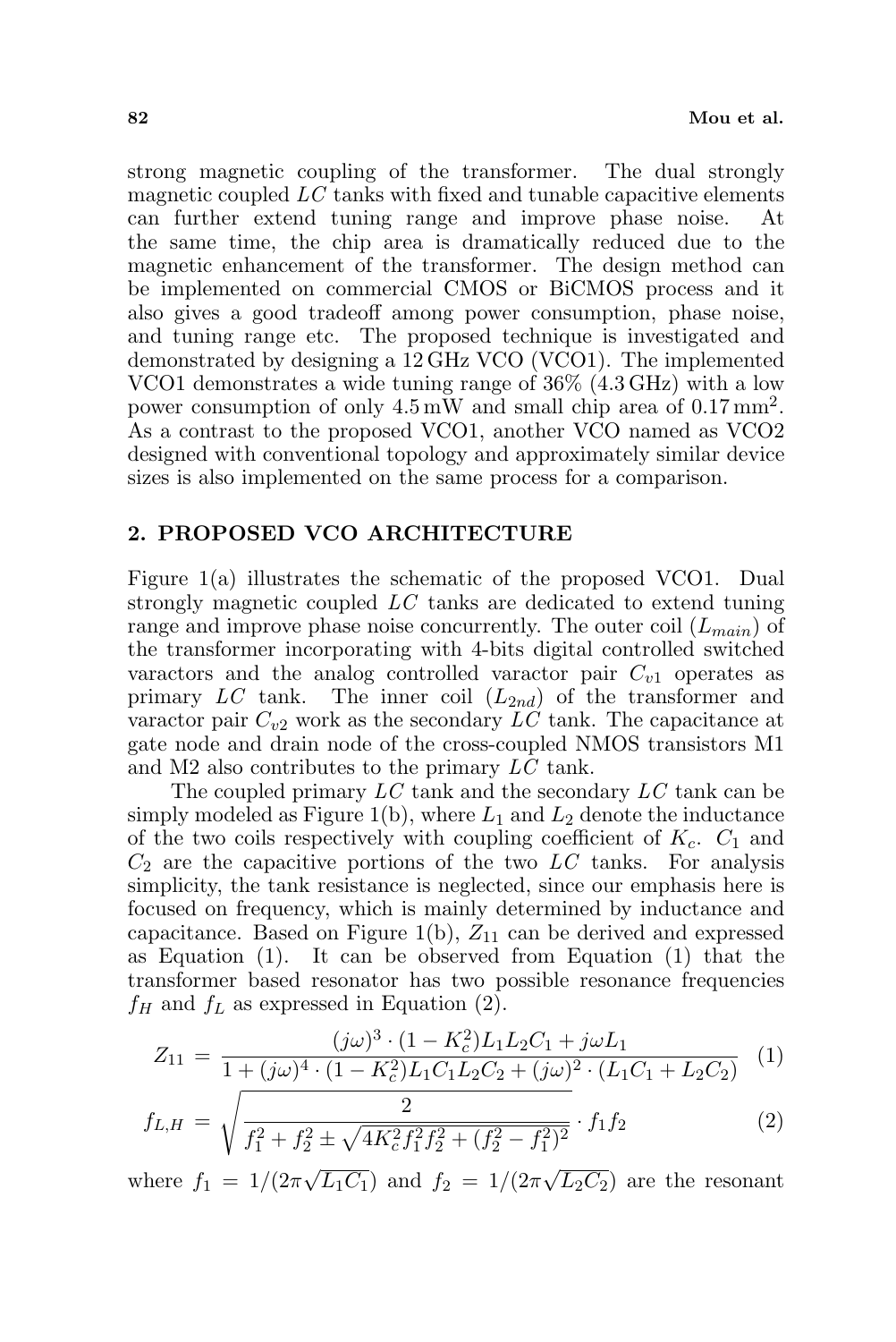

Figure 1. VCO1 with proposed magnetic coupled dual-tuning LC tanks. (a) Simplified schematic. (b) Simplified model of transformer based resonator.



Figure 2. Oscillations frequency for VCO with magnetic coupled LC tanks. (a)  $f_H$  and  $f_L$  versus  $K_c$ . (b) Oscillation frequency  $f_L$  versus tank capacitances.

frequencies of the primary  $LC$  tank and the secondary  $LC$  tank, respectively.

According to Equation (2), a series of curves can be plotted. Figure 2(a) illustrates the relationship of frequencies  $f_H$  and  $f_L$  versus  $K_c$  for fixed inductive and capacitive elements  $(L_1, L_2, C_1$  and  $C_2$ being set to 0.17 nH, 0.15 nH, 1 pF, 0.4 pF respectively for an example). Theoretically, by proper selection of the coupling coefficient  $K_c$ , device sizes, proper switching between high frequency mode and low frequency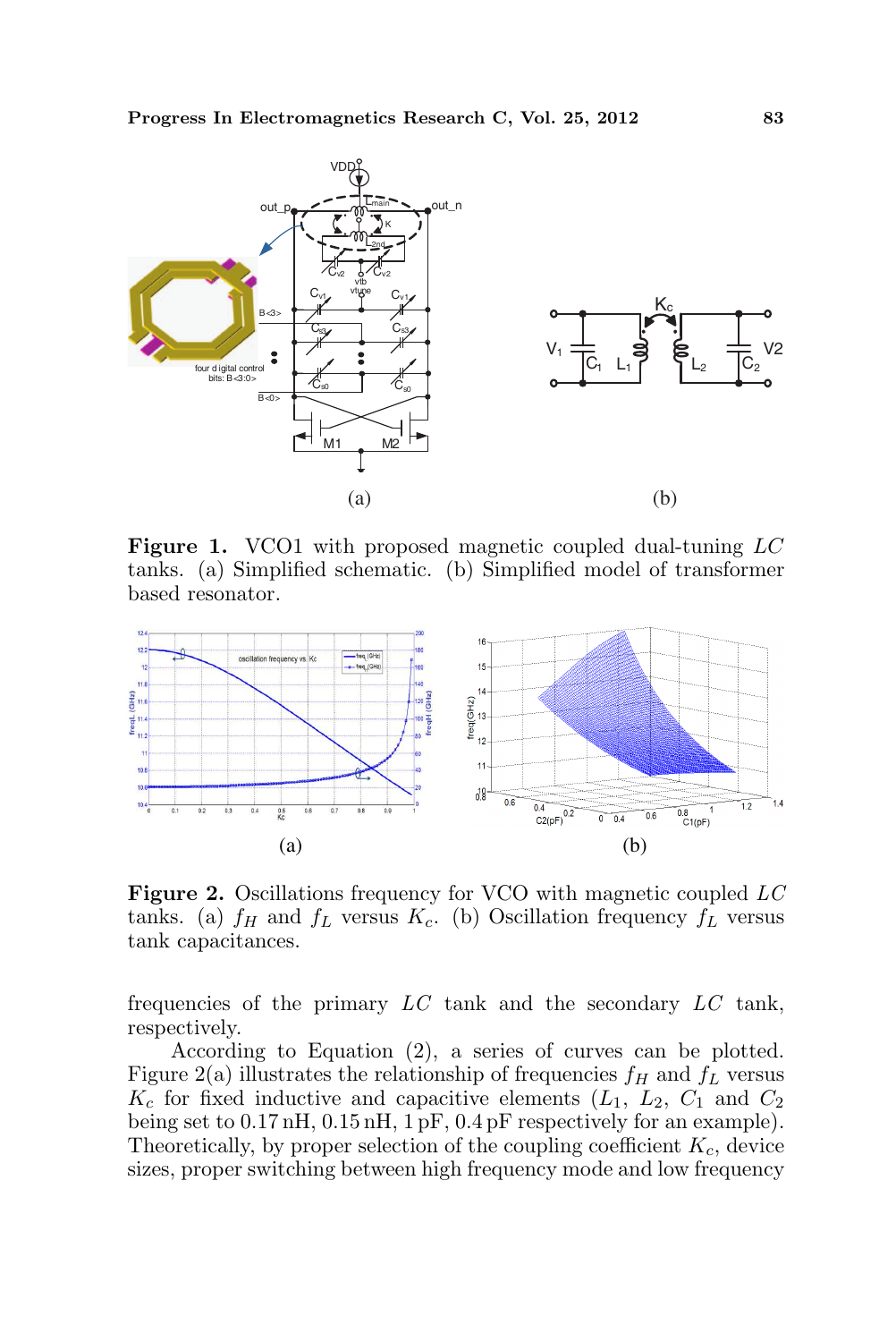mode, and also with the assistance of switched capacitor bank to realize a suitable overlap of the high frequency band and low frequency band, it is expected that an ultra wideband frequency tuning range can be achieved. In this paper, we are more interested in the relatively lower oscillation frequency  $f_L$ . Generally, the Q-factor of the primary inductor can be enhanced in the lower frequency band  $f_L$ , therefore to improve phase noise performance. Hence, we did not switch between  $f_L$  and  $f_H$  in our designs and only  $f_L$  is used.

Inspecting  $f_L$  expressed in Equation (2), when  $C_1$  of the primary  $LC$  tank incorporates tuning varactors, there is a two-dimensional tuning curve (frequency versus vtune or versus  $C_1$ ) as traditional VCO designs in literature. In the condition that  $C_2$  of the secondary  $LC$ tank also incorporate tuning varactors, the frequency tuning curve would be in the form of three-dimension as shown in Figure  $2(b)$  $(L_1 \text{ and } L_2 \text{ being set to } 0.17 \text{ nH}, 0.15 \text{ nH}; K_c \text{ being set to } 0.5; C_1$ and  $C_2$  sweeping from  $0.4 \text{pF}$  to  $1.2 \text{pF}$  and 0 to  $0.8 \text{pF}$  respectively for an example). Obviously, the tuning range can be extended with introduction of the second tuning varactors of the secondary magnetic coupled LC tank. In this paper, the primary varactors are tuned by vtune, which comes from charge pump output, and the secondary varactors are controlled by vtb. Basically, the three-dimensional form as shown in Figure 2(b) can also have its two-dimensional form with a set of frequency tuning curves versus vtune (corresponding to  $C_1$ ) for different vtb (corresponding to  $C_2$ ), which will be shown later in Figure  $6(a)$ . The figure will show that the tuning range is indeed extended compared to the conventional VCO design of VCO2 more intuitively.

Practically, transformer based VCO has improved phase noise [11]. It is known that phase noise of VCO designs can be roughly described by the Lesson formula [12]:

$$
L(\Delta\omega) \propto F \frac{4KTR_{\tan k}}{V_0^2} \left(\frac{\omega_0}{2Q_{\tan k}\Delta\omega}\right)^2 = \frac{F}{Q_{\tan k}^2} \frac{4KTR_{\tan k}}{V_0^2} \left(\frac{\omega_0}{2\Delta\omega}\right)^2
$$
\n(3)

with  $F$  being the noise factor,  $K$  being the Boltzmann constant,  $T$ being the temperature,  $V_0$  being the signal amplitude and  $\omega_0$  being the centre frequency. According to Equation (3), a high tank quality factor  $Q_{tank}$  helps to improve phase noise performance. And the quality factor  $(Q$ -factor) of the LC tank is determined by the  $Q$ -factors of the inductor and capacitor as in Equation (4).

$$
1/Q_{tank} = 1/Q_C + 1/Q_L \tag{4}
$$

For a conventional single  $LC$  tank VCO with inductor  $L_1$  and capacitor  $C_1$ , the oscillation frequency is  $f_0 = 1/(2\pi\sqrt{L_1C_1})$ . When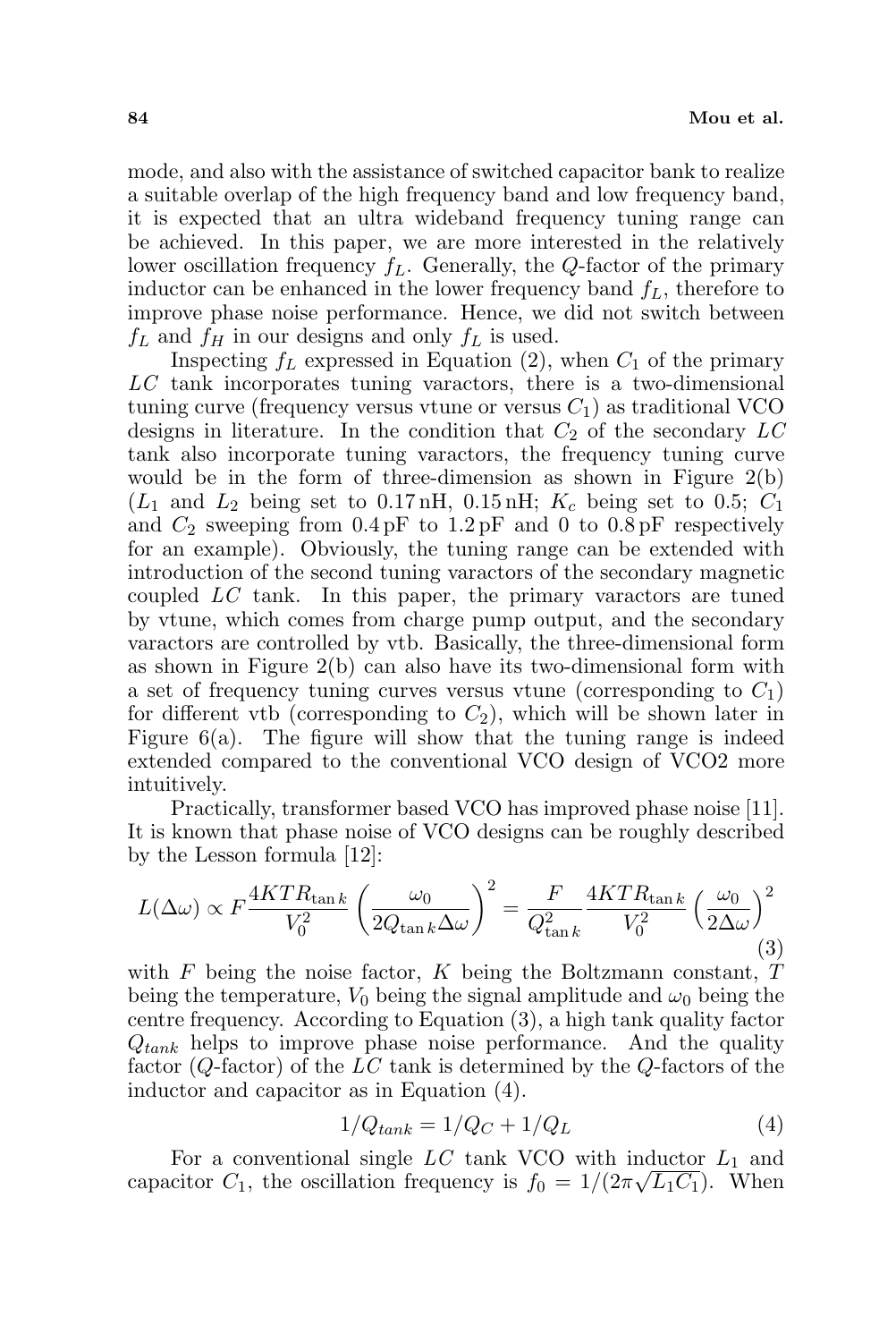incorporating a secondary coil  $L_2$  into inductor  $L_1$  with coupling coefficient  $0 < K_c < 1$ , the inductance of the primary coil changes to  $L_{1,2} = (1 + K_c)L_1$ . The capacitive elements  $C_1$  of the primary  $LC$  tank remains unchanged. To maintain the oscillation frequency  $f_0 = 1/(2\pi\sqrt{L_1C_1})$ , the length of the primary coil should be reduced to meet  $(1 + K_c) \cdot L_{1reduced} = L_1$ . Therefore the electrical length (which is associated with inductor loss) of the primary coil is reduced to  $L_{1reduced} = L_1/(1 + K_c)$  (for our case, the extracted  $K_c \approx 0.5$ ). As both the DC and AC resistances of the inductor is roughly proportional to the value or length of the inductor, the reduced inductor length leads to the reduced resistance of the inductor and thus an improved  $Q_L$  is achieved. The improved Q-factor of the inductor contributes to the improved Q-factor of LC tank and thus the phase noise of the proposed transformer-based VCO designs.

Therefore, concurrent tuning range extension and phase noise improvement is possible to be achieved based on the proposed idea. In practice, at frequencies around 10 GHz and less,  $Q_L$  is less than  $Q_C$ , hence  $Q_L$  dominates  $Q_{tank}$ . In this case, when the secondary LC tank is used to enhance frequency tuning range, the effect of the secondary varactors may not be so significant to eliminate the benefit from the enhanced Q-factor of the inductor due to magnetic coupling. Therefore the phase noise performance still can be superior compared to the conventional designs. Of course, the secondary varactors cannot be unlimited large to have unlimited tuning range enhancement effect. The widest tuning range might be expected at the point when the benefit from the enhanced Q-factor of the inductor is totally eliminated by the secondary varactors.

### 3. IMPLEMENTATION AND MEASUREMENT RESULTS

The 12 GHz VCO1 with proposed technique is implemented based on Jazz 0.18 µm SiGe 1P6M BiCMOS process with only CMOS devices. For a transformer, the important parameters are coupling coefficient  $K_c$ , inductance  $L_1$  and  $L_2$  of the primary coil and the secondary coil. In addition, the parasitic resistance dominates the quality factor. And the parasitic capacitance affects the operating frequency. To reduce resistive loss and parasitic capacitance to ground, the transformer is implemented with top metal layer as shown in Figure 1(a). Since the primary focus of this paper is to introduce a novel VCO based on coupled LC tanks through the transformer, there is no accurate scalable model of the transformer. Fortunately, foundry's accurate process parameters are used to carry electromagnetic (EM) simulation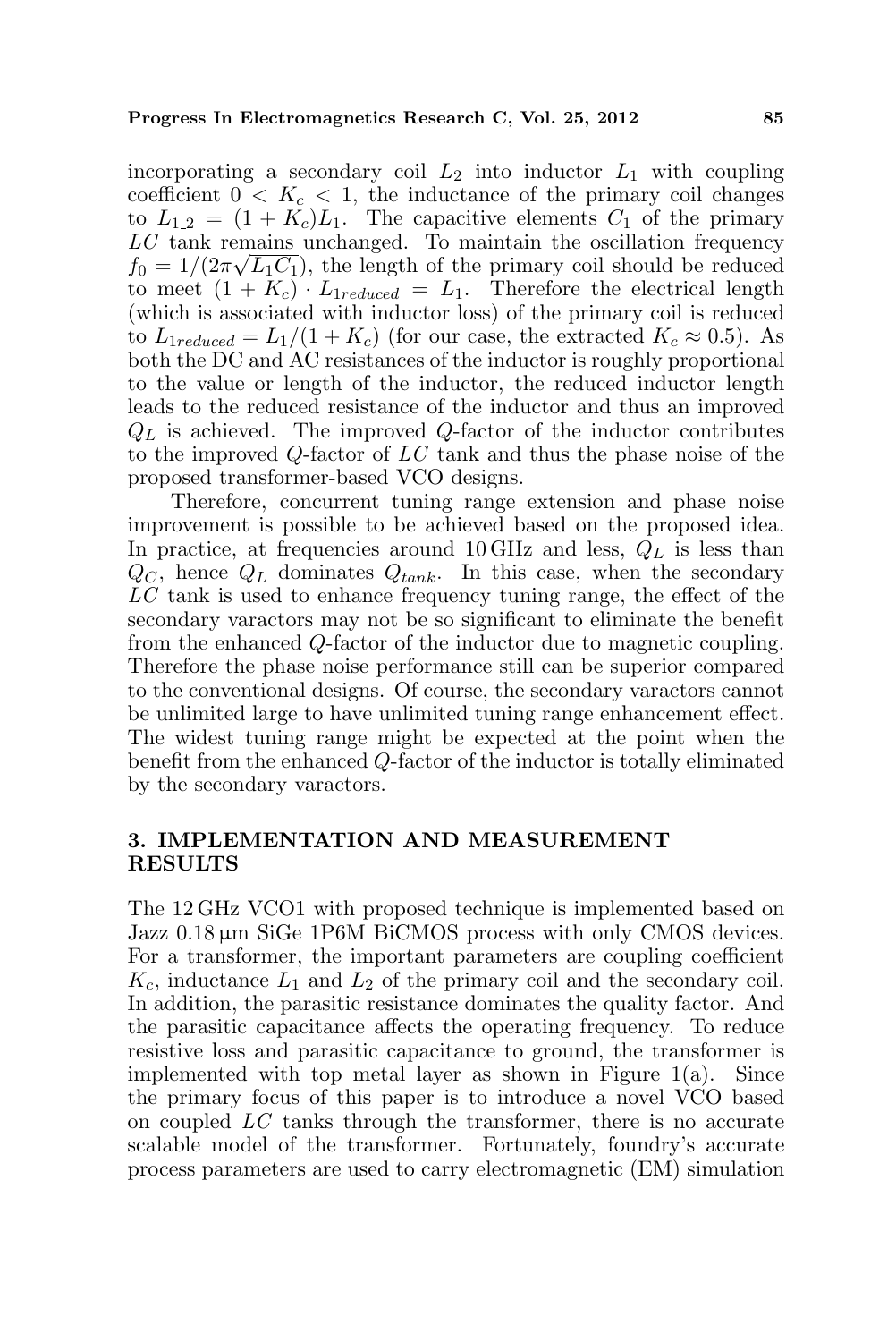with ADS Momentum to get the S-parameter files of the presented transformer. The EM based S-parameters are used to extract the transformer parameter such as  $K_c$ ,  $L_1$ ,  $L_2$  etc.. Basically, the inductance for the primary coil is around 0.34 nH (differential); the inductance for the secondary coil is around 0.26 nH (differential) and  $K_c$  is around 0.5. The primary coil has a Q-factor of around 17 at 12 GHz range, while the Q-factor of the secondary coil is slightly lower. The parameters of the transformer will affect the performance of the VCO designs. The selection of the parameters must be taken care of.

In addition to the 4-bits binary-weighted MOS varactor bank for coarse frequency tuning, analog tuning MOS varactors are also used in both the primary  $LC$  tank and the secondary  $LC$  tank, controlled by vtune and vtb respectively. From our investigation, the varactor size for the main  $LC$  tank is designed to make the single curve tuning range to be around 600 MHz, otherwise if the tuning range is too large (corresponding to a large  $K_{VCO}$ ), it will degrade phase noise performance due to DC noise modulation.

As a contrast case, VCO2 based on the conventional topology with only one LC tank is also designed and fabricated. The die photos of VCO1 and VCO2 are shown in Figure 3. Both VCOs have the same buffer stage and chip size of  $0.41 \text{ mm} \times 0.43 \text{ mm} = 0.17 \text{ mm}^2$ . The two VCOs are measured with on-wafer probe testing system with similar testing setup, including equipments and biasing voltages etc.. Through the testing, we keep a relative constant current consumption of around 2.5 mA for both VCO1 and VCO2 all over the tuning range, which is also the current we used for simulations of both VCO1 and VCO2.

Figure 4(a) shows the measured spectrum of VCO1. Taking into account the additional 4.6 dB loss from coaxial cable and adaptors





Figure 3. Die photos: (a) VCO1 with proposed magnetic coupled LC tanks; (b) VCO2 with normal LC tank and same parameter settings.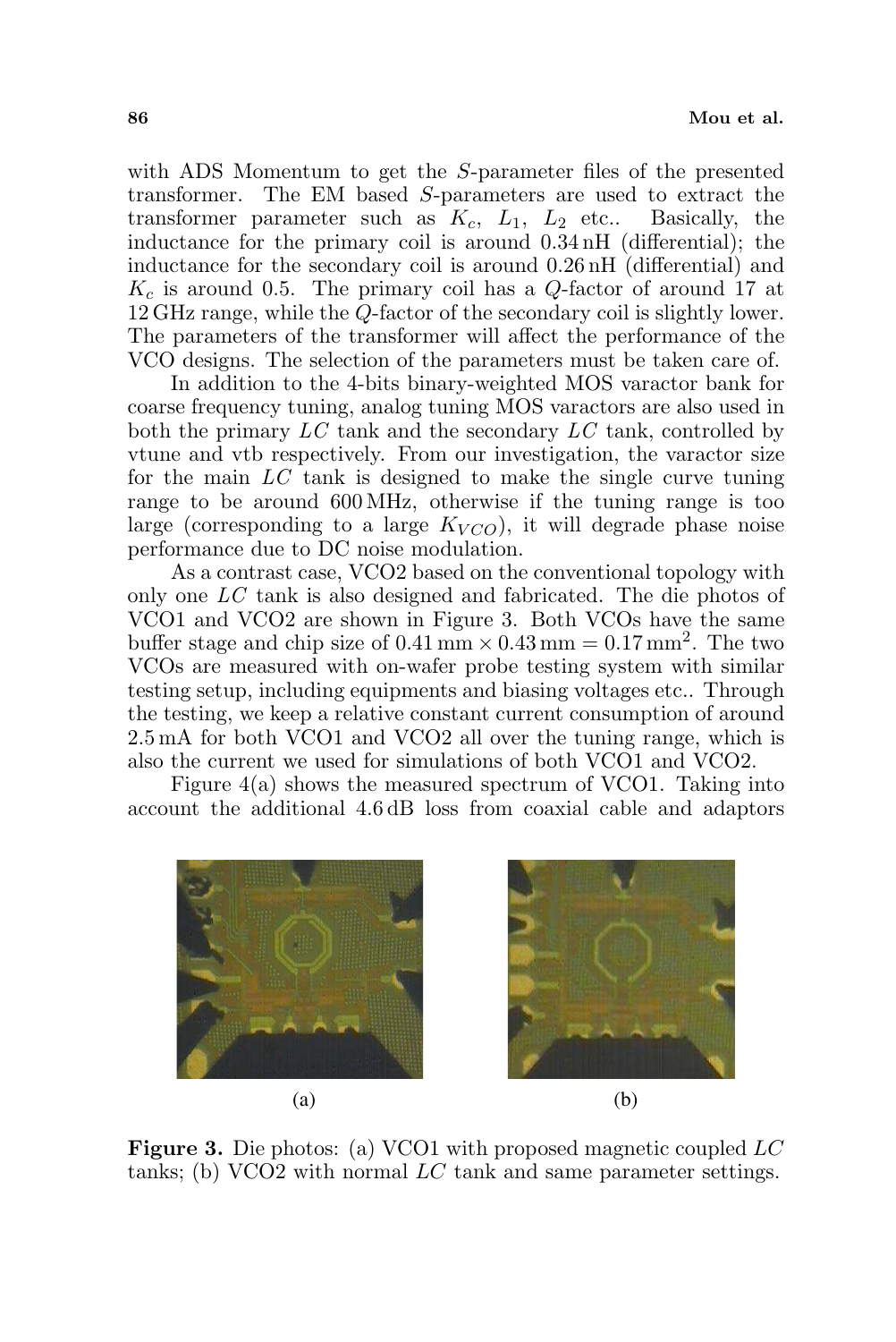

Figure 4. Measurement results. (a) Measured output spectrum of VCO1. (b) Output power of VCO1 and VCO2 of the entire tuning range (with 4.6 dB cable and interface adaptors loss taken into account).

for measurement connection at 12 GHz, the output power of VCO1 is around −9 dBm. The output power of the entire tuning range for VCO1 and VCO2 as well as the simulated output power of VCO1 is illustrated in Figure 4(b), where the 4.6 dB cable and adaptor loss has been taken into account. The figure indicates that the output power of the proposed VCO1 is around 1 dBm higher than VCO2. This should be the benefit of the enhanced Q-factor of the tank due to magnetic coupling. However it is around 3 dBm lower than the simulation results. It should come from the under-estimated parasitic including pad loss and some interconnects loss. The output power can be further increased by increasing the current of VCO core or output buffer properly.

Figure 5 presents the phase noise performance of the two versions VCO designs. From the die photo shown in Figure 3, it can be found that there are quite a number of external biasing pads in the two VCOs. Owing to testing limitation, we do not have so many voltage sources with elaborate filtering at the time. Several off-chip low-pass filters (LPFs) and Bias-Tees are used to help to filter out the noise from various DC supplies/biasing. The measured phase noise of VCO1 is around  $-101.3 \text{ dBc}/\text{Hz}$  at 1 MHz offset as shown in Figure 5(a). It is around 6 dBc better than that  $(-95 \,\text{dBc/Hz})$  of the conventional VCO2, which is tested with the same testing setup. The phase noise performance of the entire tuning range for the two VCO designs is illustrated in Figure 5(b). The result shows that the measured phase noise of VCO1 deviates from its simulated results. One of the reasons is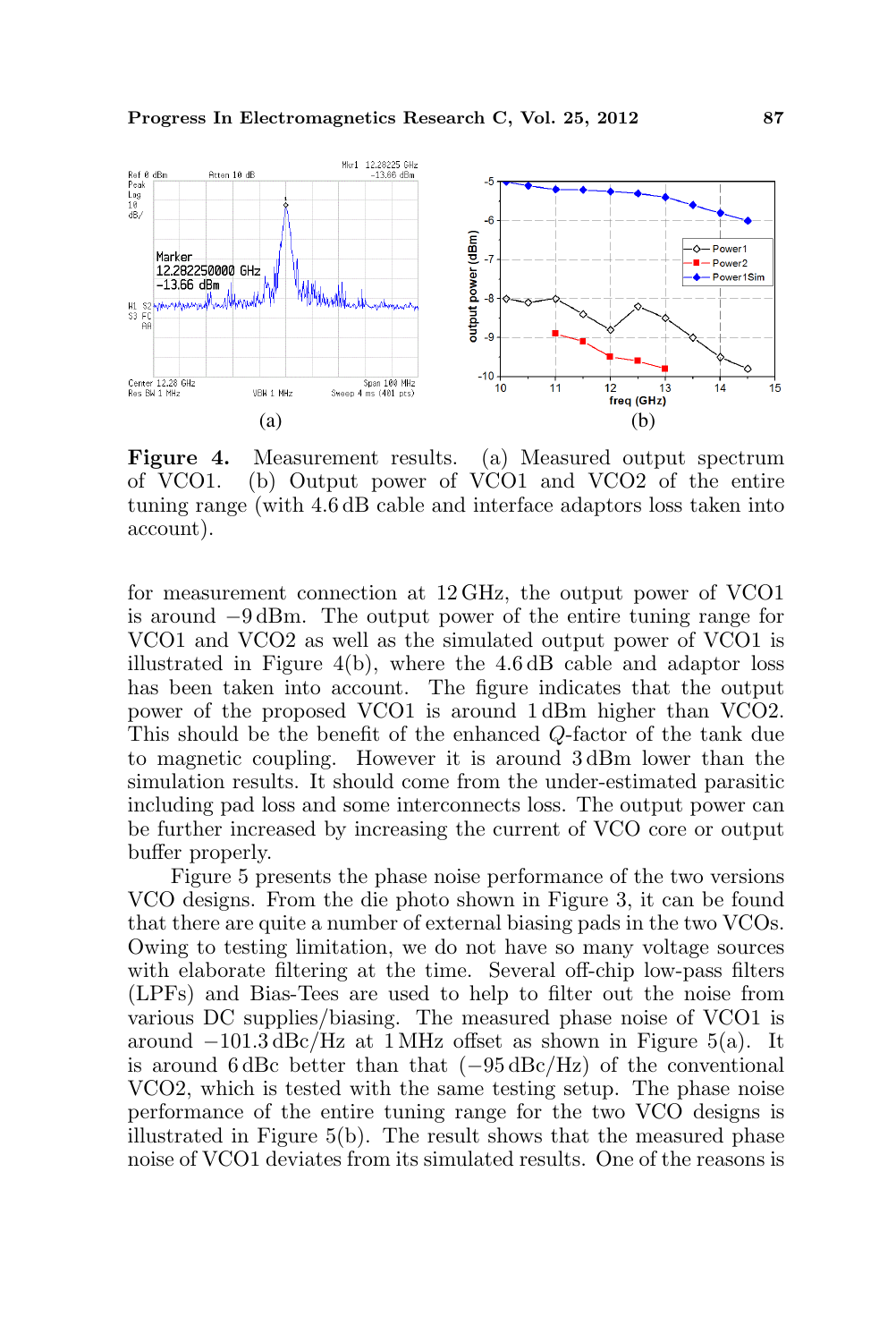

Figure 5. Measurement results. (a) Phase noise of VCO1 and VCO2. (b) Phase noise performance of VCO1 and VCO2 of the entire tuning range.



Figure 6. Tuning range. (a) Tuning curves of VCO1 with digital bits setting to  $\langle 1,0,0,1 \rangle$ . (b) Total tuning range of VCO1 (with control signals vtune and vtb combined), and tuning range of VCO2 with digital bits setting to  $\langle 1,0,0,0 \rangle$ .

that the filtering effect of the LPFs (with bandwidth of 30 MHz, which is not narrow enough) on the low frequency noise from DC supplies are not so efficient. Another reason should be the device modeling and parasitic. Anyway, the results indicate that the transformer-based VCO1 has improved phase noise performance about 5 dBc to 7 dBc better compared with the conventional VCO2 design. This should demonstrate our idea that the proposed magnetic coupled dual-tuning LC tanks benefit phase noise performance.

Figure 6(a) shows the tuning curves of VCO1 when the four digital control bits B $(i = 3, 2, 1, 0)$  set to  $\langle 1, 0, 0, 1 \rangle$  referred to Figure 1(a). For a fixed vtb such as  $0.8 \text{V}$  (expressed as vtb0p8 in Figure  $6(a)$ , the curve has around  $600 \text{ MHz}$  tuning range, which is actually close to the tuning range of VCO2. When vtb varies from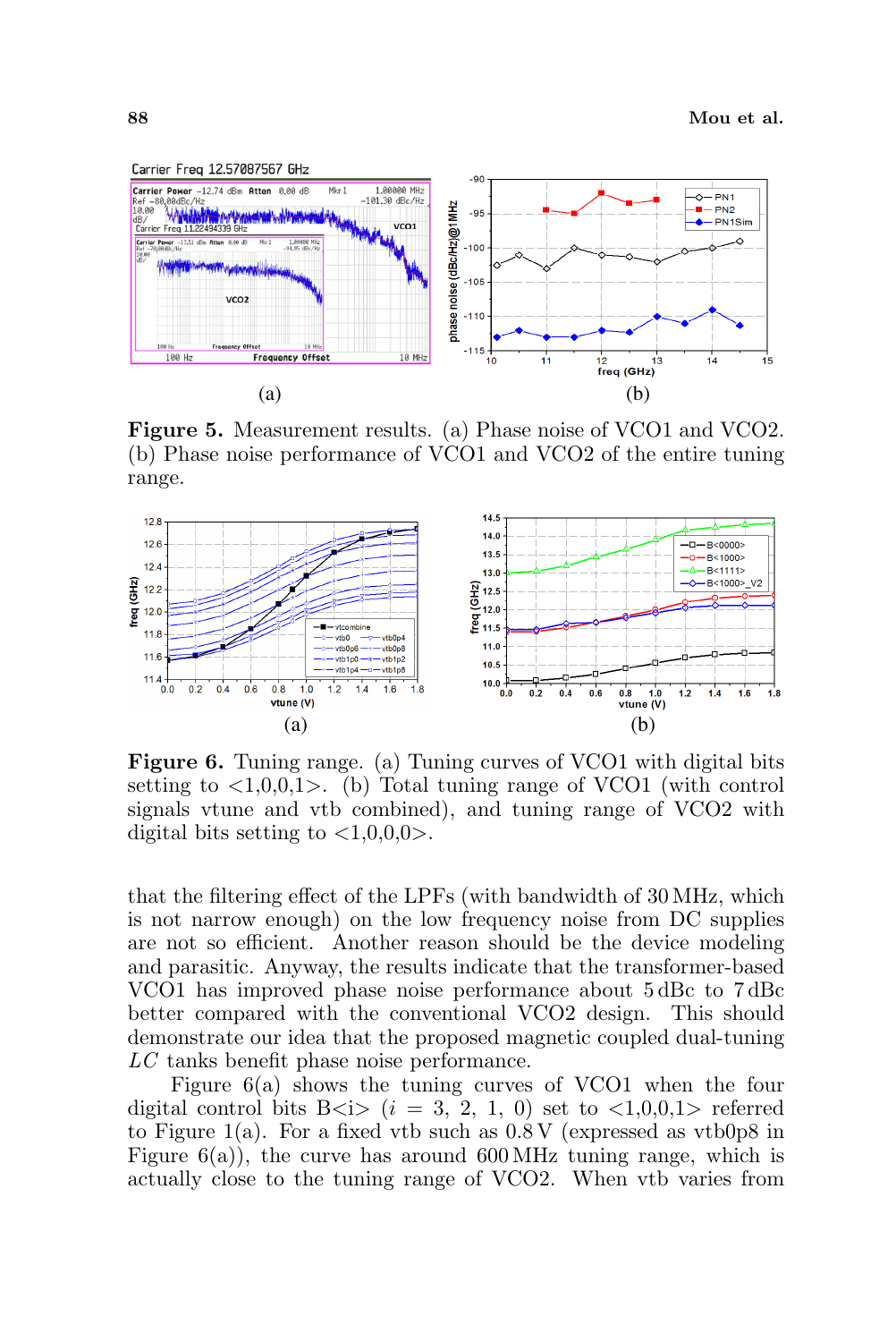| Ref  | <b>Technology</b> |       | Central freq Tuning range |          |      | $PN@1MHz$ $P_{DC}$ (mW) $FOM$ (dBc/Hz) Area (mm <sup>2</sup> ) |      |
|------|-------------------|-------|---------------------------|----------|------|----------------------------------------------------------------|------|
|      |                   | (GHz) |                           | (dBc/Hz) |      |                                                                |      |
| [8]  | InGaP-AsGa        | 13.3  | 21%                       | $-117$   | 75   | $-184$                                                         | 3.0  |
| [13] | 0.18um CMOS       | 11.22 | 2.67%                     | $-109.4$ | 6.84 | $-170.3$                                                       | 0.3  |
| [14] | 0.18um CMOS       | 11.55 | 5.45%                     | $-110.8$ | 8.1  | $-177.7$                                                       | 0.44 |
| [15] | InGaP-AsGa        | 11.87 | 3.78%                     | $-108$   | 25.7 | $-167$                                                         | 0.54 |
| [16] | InGaP-AsGa        | 12    | 4.76%                     | $-113.8$ | 36   | $-173$                                                         | 0.57 |
| VCO1 | 0.18um SiGe       | 12.1  | $36\%$                    | $-101$   | 4.5  | $-187$                                                         | 0.17 |

Table 1. Summary of VCO performance.

 $0 \text{V}$  to 1.8 V, there are a series of tuning curves with a total range of 1.17 GHz (from 11.57 GHz to 12.74 GHz), which is almost doubled compared with VCO2. Besides the above-mentioned case that vtune and vtb are controlled separately to get a series of curves, there is a special case that vtune and vtb are controlled by the same voltage named vtcombine to get a single curve for simplicity, as the thick solid black curve shown in Figure  $6(a)$ . This curve also has a tuning range around 1.17 GHz.

As the digital bits increase from  $\langle 0,0,0,0 \rangle$  to  $\langle 1,1,1,1 \rangle$ , the total tuning range of VCO1 is as large as 36%, which is around 4.3 GHz from 10.1 GHz to 14.4 GHz as demonstrated in Figure 6(b). Figure 6(b) also shows with digital bits setting to  $\langle 1,0,0,0 \rangle$ , the conventional VCO2 obtains  $630 \text{ MHz}$  tuning range (curve B $<$ 1000 $>$ V2), which is only around  $60\%$  of VCO1 (curve B $\lt$ 1000 $\gt$ ). This further proves the proposed technique.

The performance of VCO1 and several 12 GHz VCO designs in literature are summarized in Table 1. The comparison demonstrates the advantage of wide tuning range, low power, compact size and compatible phase noise performance for the proposed VCO architecture.

The figure of merit (FOM) taking the frequency tuning range ratio (FTR) into account for VCO designs is expressed as [15]:

$$
FOM = L(\Delta f) - 20 \log \left(\frac{f_0}{\Delta f}\right) + 10 \log \left(\frac{P_{DC}}{1 \text{ mW}}\right) - 20 \log \left(\frac{FTR}{10\%}\right) \tag{5}
$$

#### 4. CONCLUSION

A technique using strongly magnetic coupled dual-tuning LC tanks with fixed and tunable capacitive elements, which help to extend VCO tuning range and improve phase noise, is presented and demonstrated in this paper. The proposed dual-tuning VCO is also useful for narrowband applications, since usually the measured frequency deviates from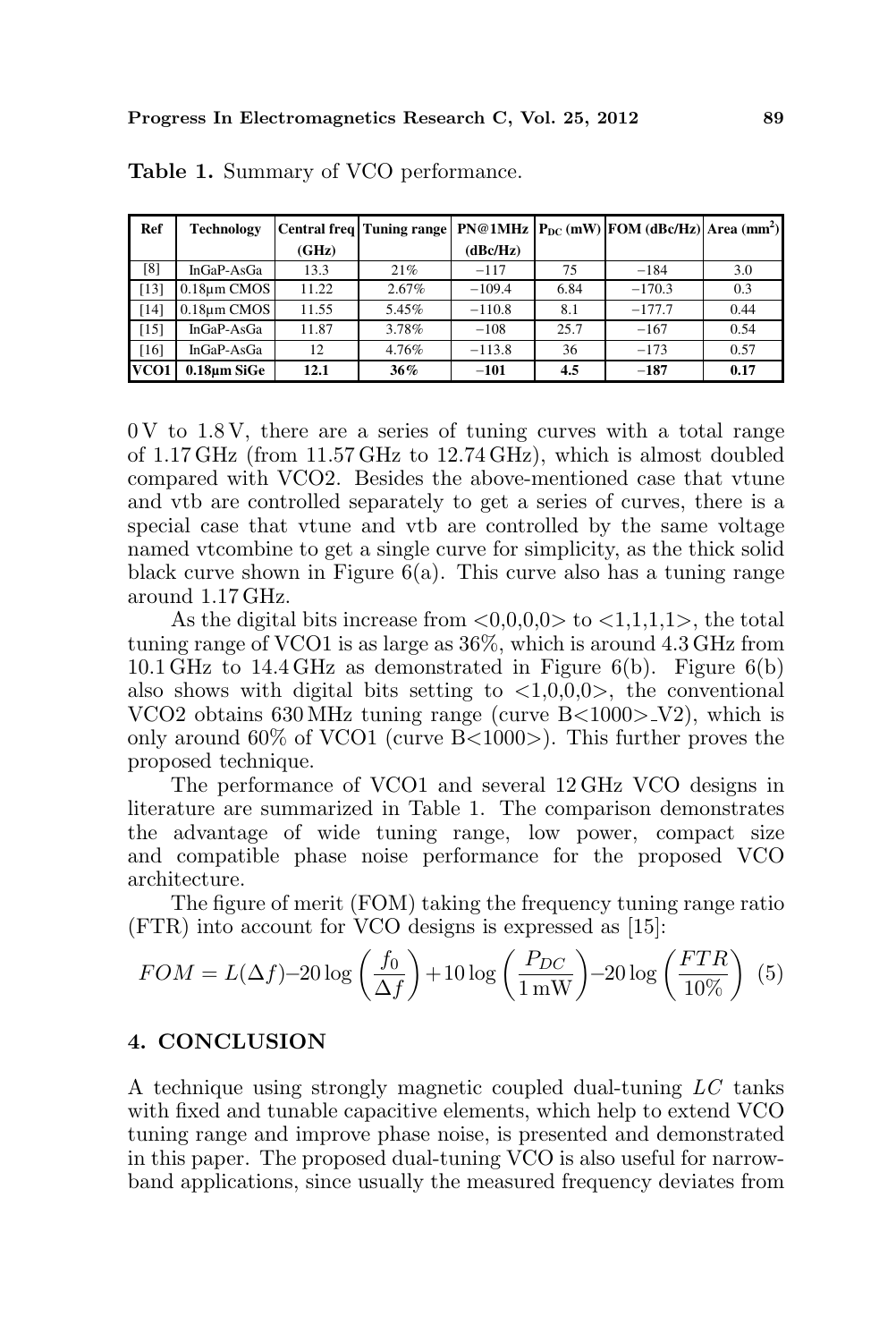simulation results. The VCO can still cover the required frequency band by adjusting vtb only. Thereafter the binary-weighted capacitor or varactor bank can be reduced to further improve phase noise and reduce chip area. Especially, the proposed low power compact VCO with the dedicated idea can be easily integrated on-chip with other blocks.

## REFERENCES

- 1. Xia, Q., Z.-X. Tang, and B. Zhang, "A Ku-band push-push dielectric resonator oscillator," Journal of Electromagnetic Waves and Applications, Vol. 24, No. 14/15, 1859–1866, 2010.
- 2. Li, J.-Y., W.-J. Lin, M.-P. Houng, and L.-S. Chen, "A second harmonic suppression CMOS cross-coupled VCO using active inductor technique for WLAN system applications," Journal of Electromagnetic Waves and Applications, Vol. 24, No. 14–15, 2077-2086, 2010.
- 3. Ibrahim, S. H., "Design and analysis considerations of 4-GHz integrated antenna with negative resistance oscillator," Progress In Electromagnetics Research B, Vol. 13, 111–131, 2009.
- 4. Shie, C.-I., J.-C. Cheng, S.-C. Chou, and Y.-C. Chiang, "Design of CMOS quadrature VCO using on-chip trans-directional couplers," Progress In Electromagnetics Research, Vol. 106, 91–106, 2010.
- 5. Fahs, B., W. Y. Ali-Ahmad, and P. Gamand, "A two-stage ring oscillator in 0.13-µm CMOS for UWB impulse radio," IEEE Trans. Micro. Theory Tech., Vol. 57, 1074–1082, May 2009.
- 6. Li, C. and J. Lin, "A 1–9 GHz linear-wide-tuning-range quadrature ring oscillator in 130 nm CMOS for non-contact vital sign radar application," IEEE Microwave Wireless Compon. Lett., Vol. 20, 32–34, Jan. 2010.
- 7. Osmany, S. A., F. Herzel, J. C. Scheytt, K. Schmalz, and W. Winkler, "Integrated 22 GHz low-phase-noise VCO with digital tuning in SiGe BiCMOS technology," Electronic Lett., Vol. 45, Jan. 2009.
- 8. Chiong, C., H. Chang, and M. Chen, "Wide bandwidth InGaPGaAs HBT voltage-controlled oscillators in K- and Kuband," Proc. Global Symp. Millim. Waves, 185–188, Apr. 2008.
- 9. Pohl, N., H. M. Eein, T. Musch, K. Aufinger, and J. Hausner, "SiGe Bipolar VCO with ultra-wide tuning range at 80 GHz centre frequency," IEEE J. Solid-state Circuits, Vol. 44, No. 10, 2655– 2662, Oct. 2009.